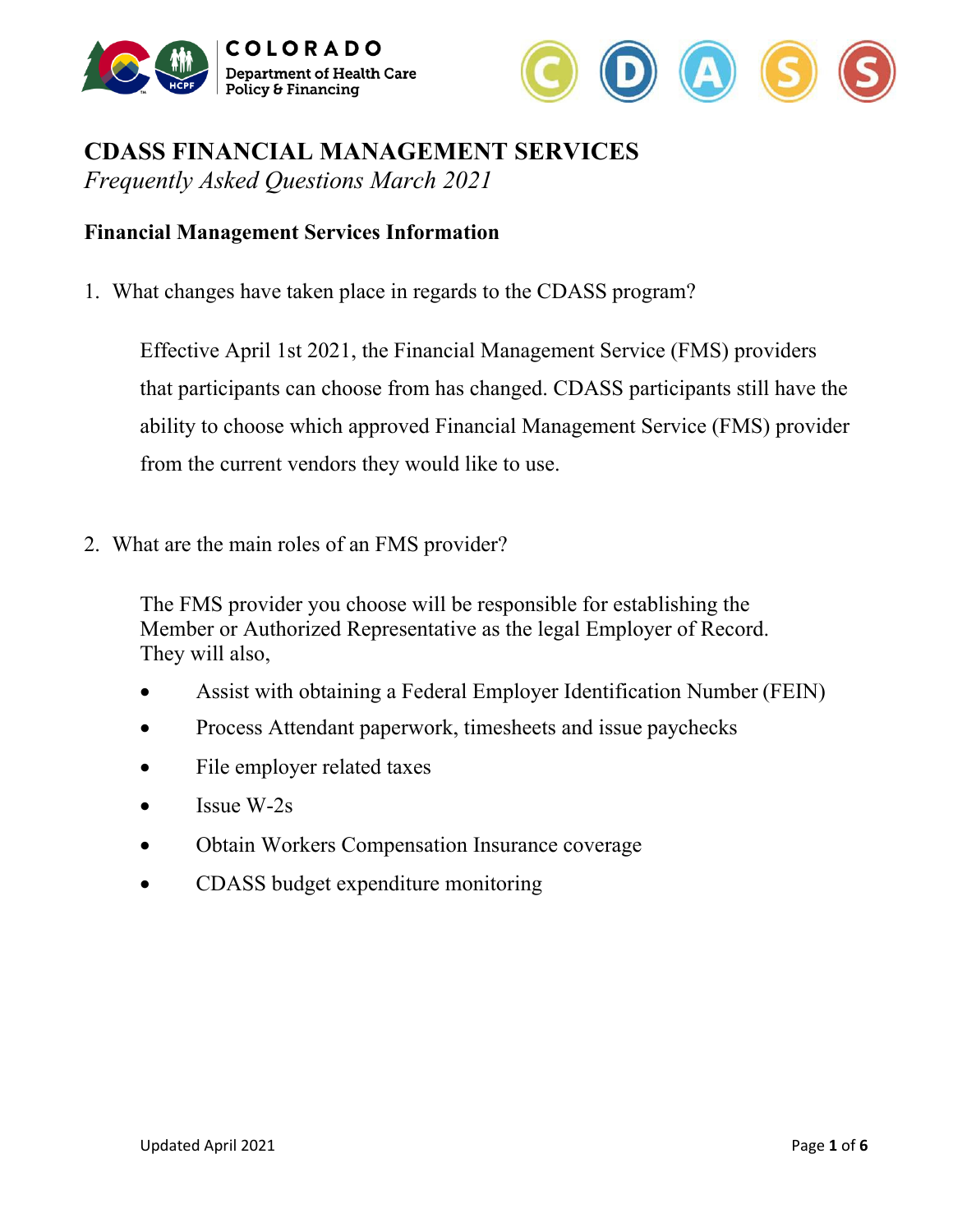# **FMS Provider Selection**

1. Who are the approved FMS providers I can choose from?

CDASS Members can chose between these FMS providers:

### **Palco**

Toll Free Phone: 866-710-0456 and select the option for Colorado Website: [www.palcofirst.com/colorado/](http://www.palcofirst.com/colorado/) Email: [CO-CDASS@palcofirst.com](mailto:CO-CDASS@palcofirst.com)

## **Public Partnerships (PPL)**

Toll Free Phone: 888-752-8250 Website: [www.publicpartnerships.com/](http://www.publicpartnerships.com/state-programs/colorado/)state-programs/colorado/ Email: [ppcdass@pcgus.com](mailto:ppcdass@pcgus.com)

2. As a Member, do I get to change FMS providers? If so, how often?

Open enrollment occurs quarterly. The table below illustrates open enrollment dates and paperwork deadlines for changing providers. Paperwork received after the deadline will delay the transition to the following quarter. For more information, see Changing FMS Providers - Process Flow resource located at: <https://consumerdirectco.com/cdass-resources/>

| <b>Paperwork Due:</b> | <b>Start Date with new FMS:</b> |  |
|-----------------------|---------------------------------|--|
| <b>March 1st</b>      | <b>March 16th</b>               |  |
| <b>June 1st</b>       | <b>June 16th</b>                |  |
| Sept. 1st             | Sept. 16th                      |  |
| Dec 1st               | Dec 16th                        |  |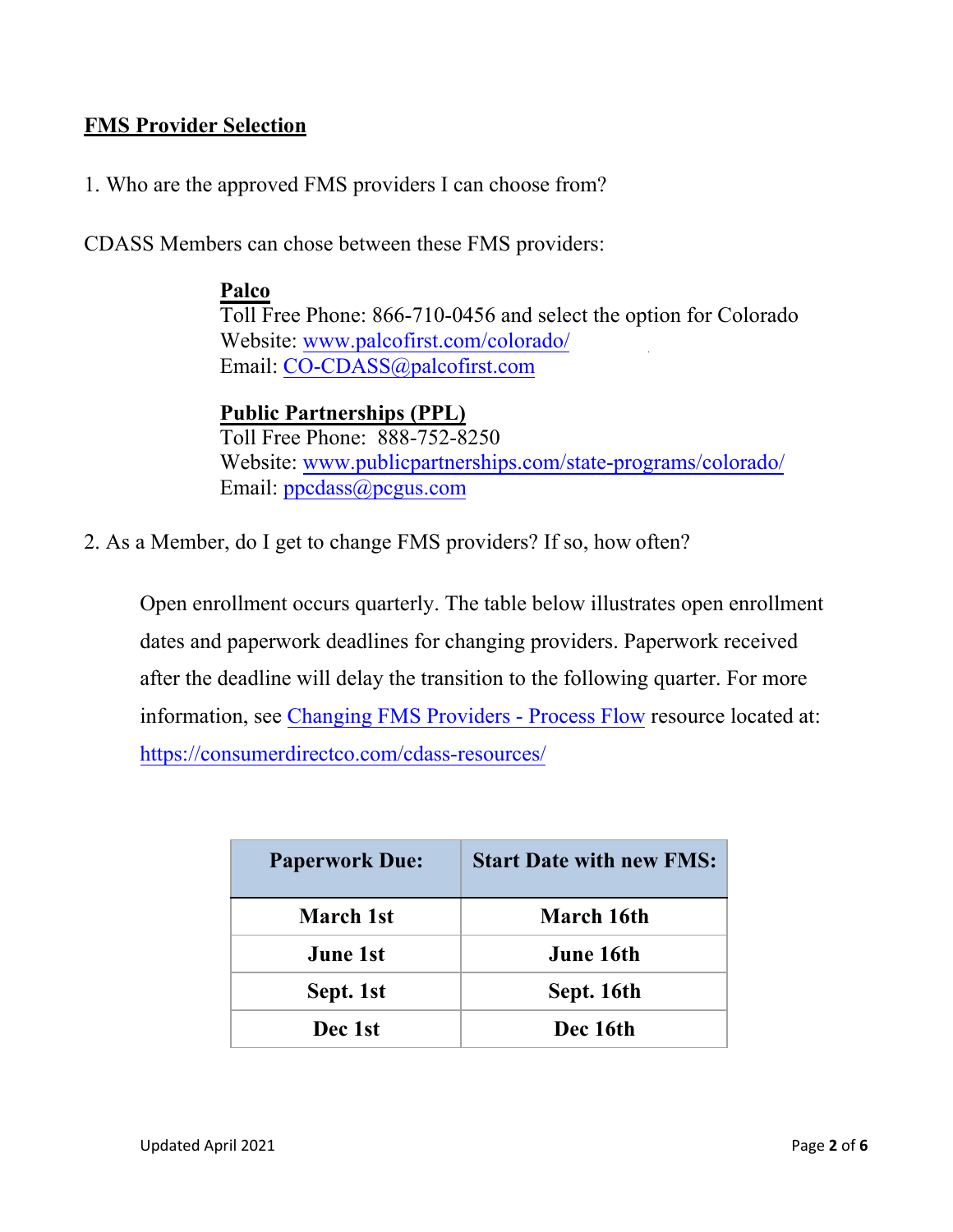3. What are the pros and cons of each vendor and what separates them from one another?

Each FMS vendor is available to answer any questions you have about their organization. FMS vendor contact information can be found above and in Chapter 5 of the CDASS Training Manual. The chapter contains marketing materials as well as a comparison chart of the providers. To request a copy of the most updated manual, please contact Consumer Direct Care Network Colorado at 844-381-44[33 or infocdco@consumerdirectcare.co](mailto:infocdco@consumerdirectcare.com)m.

4. If I change FMS providers, do my Attendants need to complete new employment applications?

Each FMS provider has their own paperwork you will be responsible for completing in order to transition to the new provider. Your Attendants may also need to complete new forms specific to that FMS. Contact the FMS directly to learn of their requirements and paperwork needs.

## **FMS Procedures**

1. Can an FMS provider refuse to work with or terminate a Member? If so, under what circumstances?

No, the FMS provider cannot refuse to work with a Member. The only circumstances under which the FMS can terminate the Member is if the Member is terminated from CDASS by the Case Management Agency in accordance with 10 CCR 2505-10 Sections 8.510.12 and 8.510.13.

2. What liability does a Member have when being an employer? Members face the same liabilities that any other employer will face. Details can be found on the IRS website at [www.irs.gov.](http://www.irs.gov)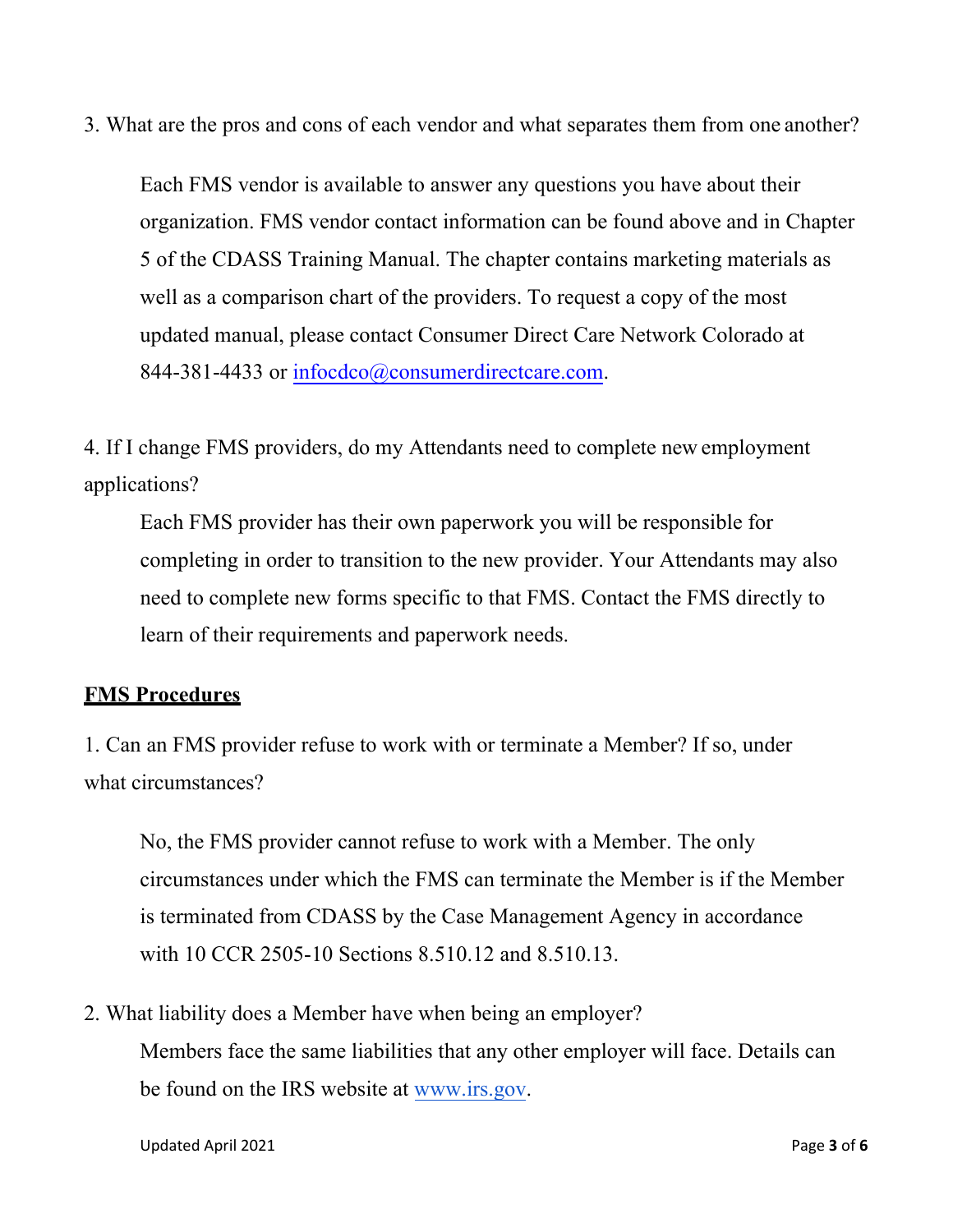3. Do the FMS providers get paid the same and what impact will it have on the portion of my allocation available to purchase Attendant services?

The FMS providers are paid a Per Member Per Month (PMPM) established by the Department of Health Care Policy and Financing. The PMPM is separate from the Member's allocation and does not affect the available funds for Attendant services. Below are the rates:

|                                     | Palco        | <b>Public Partnerships</b><br>(PPL) |
|-------------------------------------|--------------|-------------------------------------|
| <b>Financial Management Service</b> | \$85.00/PMPM | \$103.21/PMPM                       |

# **FMS and Consumer Direct Support**

1. Can CDASS Members go to their FMS provider or Consumer Direct to help them locate new Attendants? What supports are available for this?

Consumer Direct manages the CDASS Attendant Directory as a tool to connect Members in need with available Attendants. Consumer Direct is available as a resource and to answer any questions Members may have on being an employer. It is ultimately the Member or Authorized Representative's responsibility to staff all Attendant needs including backup care.

CDASS Attendant Directory link: [https://directory.consumerdirectco.com](https://directory.consumerdirectco.com/)/

- 2. How do I get a Federal Employer ID Number (FEIN) required in Fiscal/Employer Agent? The FMS vendor will assist a Member or Authorized Representative in obtaining the FEIN. The Member or Authorized Representative does not need to contact the IRS themselves for this.
- Updated April 2021 **Page 4** of **6** 3. Who can hold the FEIN, the Member or the AR? It is best practice and highly recommended that the person who is managing the CDASS services hold the FEIN.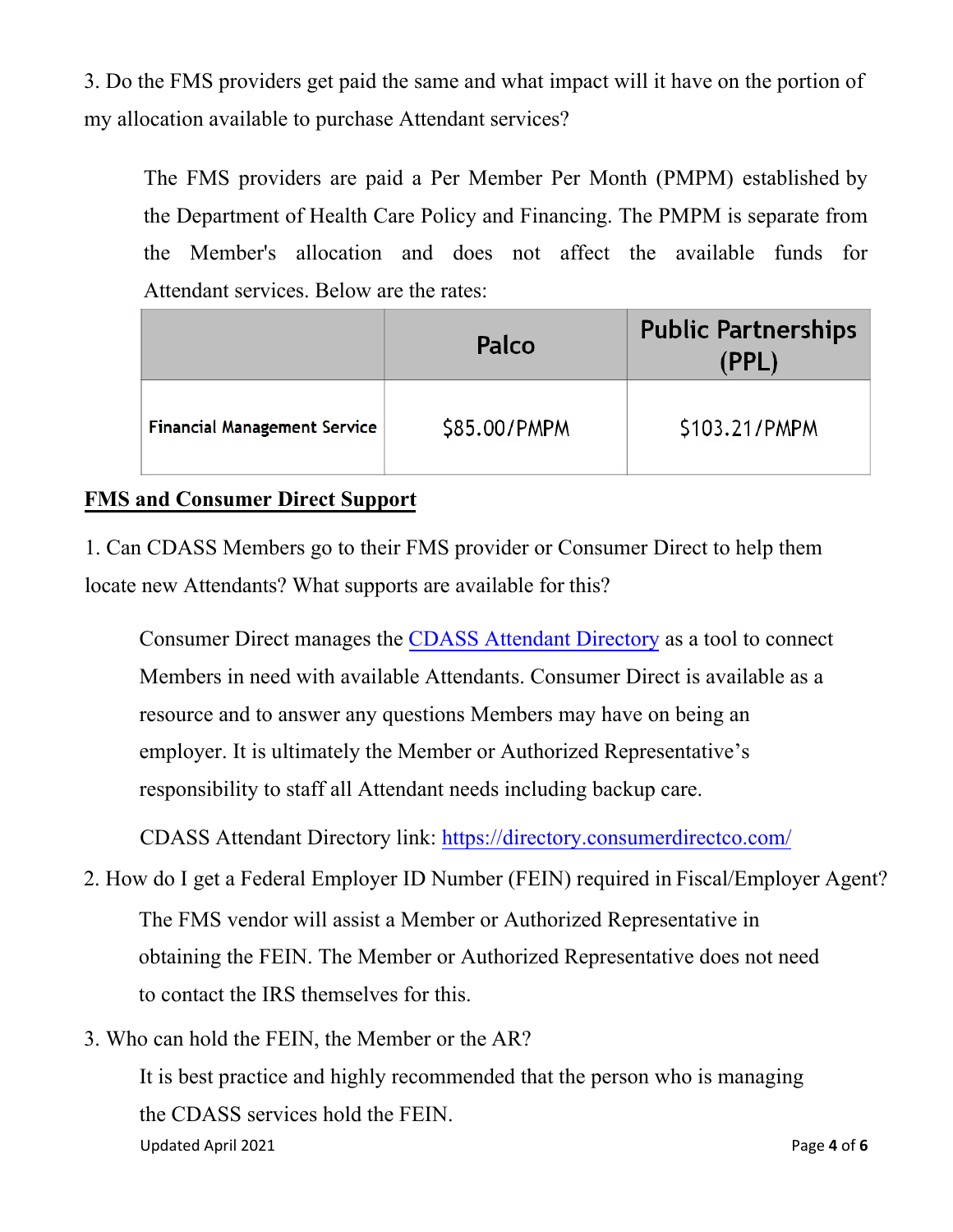- 4. Who is responsible for hiring, dismissing, supervising, and training Attendants? Under the F/EA model, the Member or Authorized Representative is the legal Employer of Record and is responsible for all aspects of being an employer including hiring, dismissing, supervising, and training Attendants.
- 5. Does the Member need to purchase employer liability insurance? No. The FMS will carry the liability insurance.

6. Does everyone have to be paid overtime and how does it work if an Attendant works more than 40 hours for more than one Member?

If an Attendant works more than 40 hours in a work week or more than 12 hours in a single shift for the same employer, they are most likely required to receive overtime compensation as indicated by the Fair Labor Standards Act (FLSA). There are some instances where an individual may be exempt from overtime such as family members as Attendants. For more information, please visi[t](https://www.dol.gov/whd/homecare/)  [https://www.dol.gov/whd/homec](https://www.dol.gov/whd/homecare/)are/

7. My current Attendants work more than 40 hours each week, I'm concerned how I will afford overtime with my current allocation. What options are available to me?

The requirement to pay overtime is a federal requirement and cannot be waived. There are options available to Members in this situation:

- 1. Consider the option of hiring additional Attendants to reduce the hours worked by Attendants to fewer than 40 hours. Consumer Direct can assist you with resources for finding additional Attendants.
- 2. Evaluate the wage paid for services to determine if a lower hourly wage is necessary to account for the overtime payment.
- 3. Contact your Case Manager to explore other service delivery options that may better fit your needs.